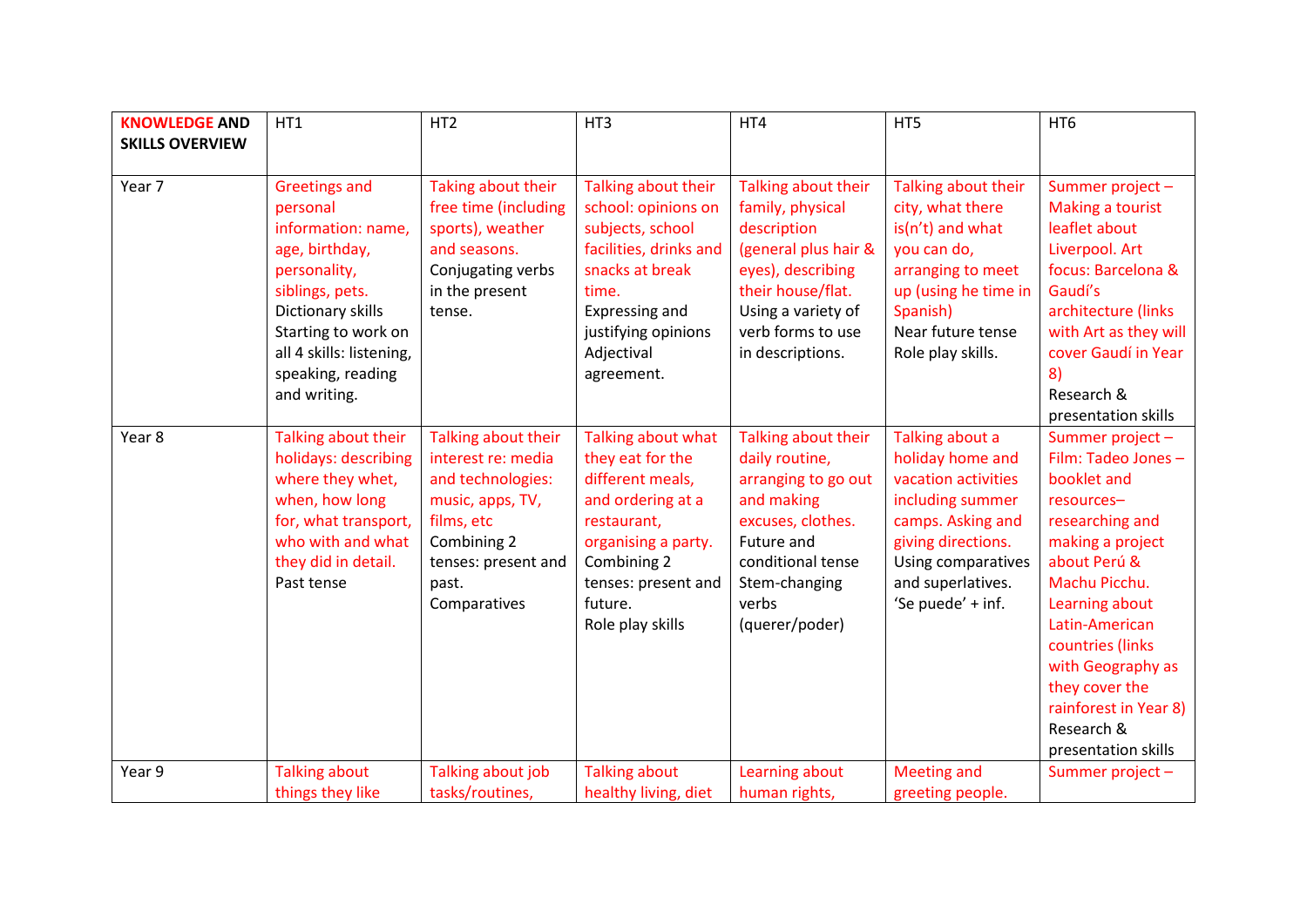|         | doing, their week,   | careers and ideal      | and exercise. Body        | volunteering,            | <b>Giving and seeking</b> | Film: Olé, el viaje   |
|---------|----------------------|------------------------|---------------------------|--------------------------|---------------------------|-----------------------|
|         | about films and      | jobs.                  | parts and ailments,       | solidarity, and free     | information about         | de Ferdinand,         |
|         | about birthday       | Combining 3            | seeking and giving        | trade, recycling and     | tourist attractions.      | booklet and           |
|         | celebrations.        | tenses. Conditional    | advice.                   | fundraising.             | Expressions with          | resources on the      |
|         | Present and near     | and future tenses      | Stem-changing             | Reading skills.          | 'tener'.                  | film. Learning        |
|         | Future tenses for    | combined for set 1.    | verbs                     | Using general            | Using the                 | about Spanish         |
|         | all sets and         |                        | (preferir/jugar)          | knowledge to work        | comparative and           | culture and           |
|         | preterite tense for  |                        | Role play skills          | out meaning.             | the superlative.          | traditions,           |
|         | set 1. Expressing    |                        |                           |                          | Understanding 'tú'        | flamenco, and the     |
|         | opinions.            |                        |                           |                          | and 'usted'.              | controversy around    |
|         |                      |                        |                           |                          | Combining 3               | bullfighting. Picasso |
|         |                      |                        |                           |                          | tenses.                   | (link with Art as     |
|         |                      |                        |                           |                          |                           | they cover Picasso    |
|         |                      |                        |                           |                          |                           | in KS3).              |
|         |                      |                        |                           |                          |                           | Research &            |
|         |                      |                        |                           |                          |                           | presentation skills   |
| Year 10 | <b>Talking about</b> | <b>Talking about</b>   | <b>Talking about</b>      | Talking about their      | <b>Talking about</b>      | Summer project-       |
|         | holiday              | school subjects and    | family & friends,         | free time and            | where they live,          | Avatar, booklet and   |
|         | preferences. Saying  | teachers,              | relationships.            | interests including      | pros and cons of          | resources on the      |
|         | what they normally   | describing facilities. | Saying what they          | sports, TV               | where they live,          | issues re: the        |
|         | do during holidays.  | Describing their       | do in their free          | programmes, films,       | shopping                  | environment and       |
|         | Saying what they     | primary school.        | time including            | and role models.         | situations.               | the impact of our     |
|         | did during a         | Planning a school      | social media and          | Combining 3 time         | Role play skills          | actions on it (links  |
|         | holiday. Booking     | exchange.              | apps.                     | frames                   | Future and                | with Geography as     |
|         | accommodation.       | Comparative and        | Using the 3rd             | Exam techniques          | conditional tenses.       | they cover climate    |
|         | Variety of opinion   | superlative.           | person singular &         | Mock exam                | Exam techniques           | change in Year 10).   |
|         | verbs in different   | Combining 3            | plural of verbs.          | feedback and             |                           | Exam techniques       |
|         | forms.               | tenses.                | <b>Present continuous</b> | target setting.          |                           | Research &            |
|         | Preterite and        |                        | tense                     | <b>Revision booklets</b> |                           | presentation skills   |
|         | imperfect tenses.    |                        | Exam techniques           |                          |                           |                       |
| Year 11 | Talking about a      | Work experience        | The environment,          | Speaking exam            | <b>GCSE</b> speaking      |                       |
|         | special occasion     | and describing a       | global issues.            | focus.                   | exam in May               |                       |
|         |                      | job, including their   |                           | <b>Revision booklets</b> |                           |                       |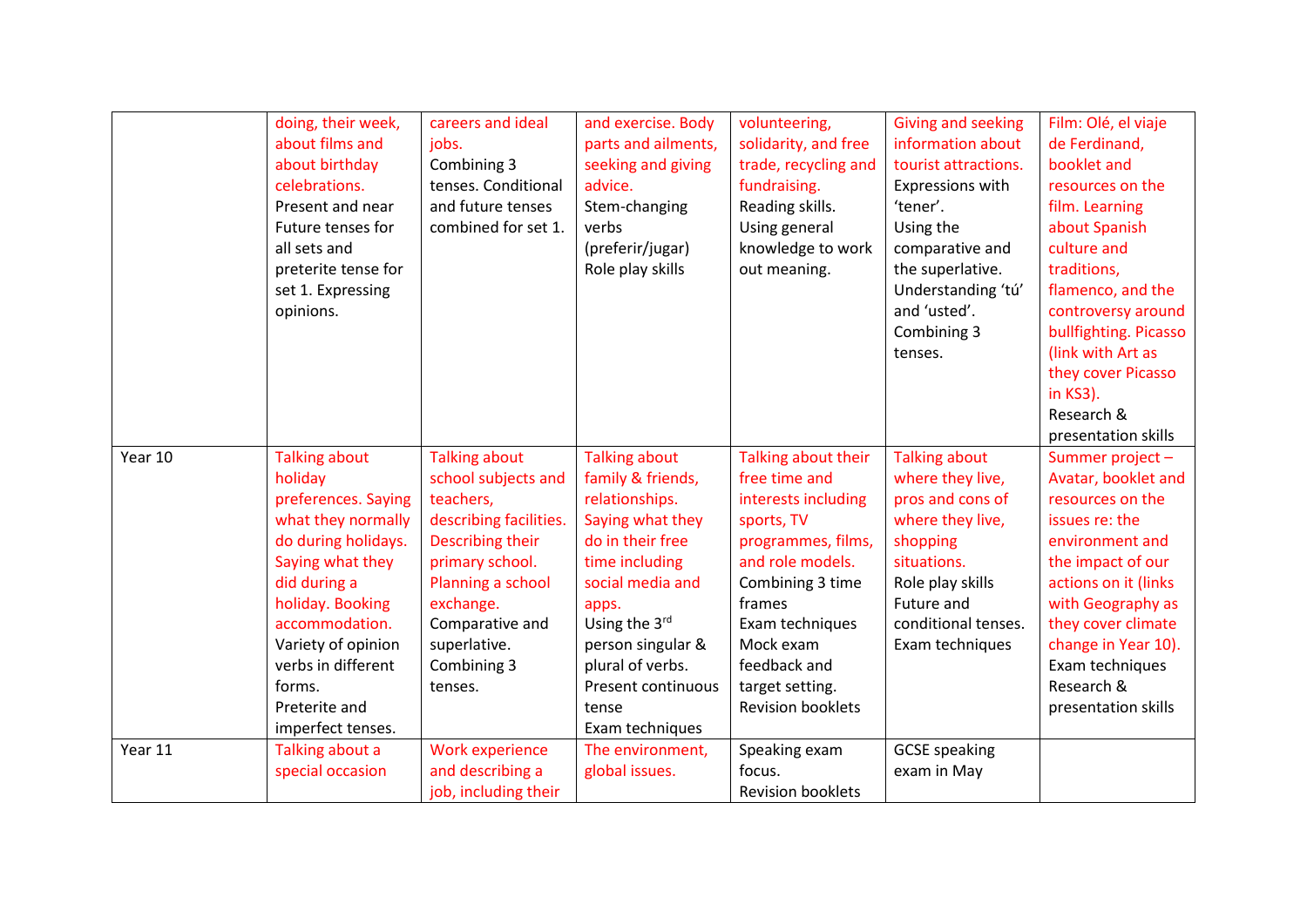|           | music festival.<br>Talking about food.<br>Exam techniques                                                                                                                                                                                                                       | ideal job. Talking<br>about a gap year.<br>Future and<br>conditional tenses<br>combined.<br>Mock exam<br>feedback and<br>target setting.<br><b>Revision booklets</b>                                      | Combining 3<br>tenses.<br>Exam techniques.                                                                                                                                                                                                                                                                   | Past papers                                                                                                                                                                                                                                  |                                                                             |                                                                             |
|-----------|---------------------------------------------------------------------------------------------------------------------------------------------------------------------------------------------------------------------------------------------------------------------------------|-----------------------------------------------------------------------------------------------------------------------------------------------------------------------------------------------------------|--------------------------------------------------------------------------------------------------------------------------------------------------------------------------------------------------------------------------------------------------------------------------------------------------------------|----------------------------------------------------------------------------------------------------------------------------------------------------------------------------------------------------------------------------------------------|-----------------------------------------------------------------------------|-----------------------------------------------------------------------------|
| Year 12   | <b>Modern</b> and                                                                                                                                                                                                                                                               | • The influence of                                                                                                                                                                                        | Cyberspace                                                                                                                                                                                                                                                                                                   | <b>Equal rights</b>                                                                                                                                                                                                                          | Literary work: La                                                           | Literary work: La                                                           |
| <b>RD</b> | traditional values                                                                                                                                                                                                                                                              | the Catholic Church                                                                                                                                                                                       | • The influence of                                                                                                                                                                                                                                                                                           | • Women in the                                                                                                                                                                                                                               | casa de Bernarda                                                            | casa de Bernarda                                                            |
| AM        | • Changes in family<br>values<br>• Attitudes towards<br>marriage and<br>divorce<br>Grammar:<br><b>Present tense</b><br>reflexive<br>Idols and role<br>models<br>• TV and cinema<br>stars<br>• Role models<br>Grammar:<br><b>Present subjunctive</b><br><b>Relative pronouns</b> | Grammar:<br>Interrogative<br>adverbs &<br>pronouns<br>Spanish regional<br>identity<br>• Customs and<br>traditions<br>• Cuisine<br>• Languages<br>Grammar:<br>Preterite tense<br>Active & passive<br>voice | the internet<br>· Social media:<br>benefits and<br>dangers<br>• Mobile phones,<br>smart phones<br>Grammar:<br>Direct & indirect<br>object pronouns<br><b>Cultural heritage</b><br>• Landmarks and<br>pre-Hispanic<br>civilizations: Machu<br>Picchu, The<br>Alhambra, etc<br>Grammar:<br><b>Future tense</b> | world of work<br>• Sexism and<br>feminism<br>• Gays' and<br>transgender's<br>rights<br>Grammar:<br><b>Impersonal verbs</b><br>like 'gustar'<br>• Art and<br>architecture<br>• Musical heritage<br>and its diversity<br>Grammar:<br>Ser/Estar | Alba<br>Grammar:<br>Perfect tense<br>Film: Volver<br>Grammar:<br>Imperative | Alba<br>Grammar:<br>Indirect speech<br>Film: Volver<br>Grammar:<br>Por/para |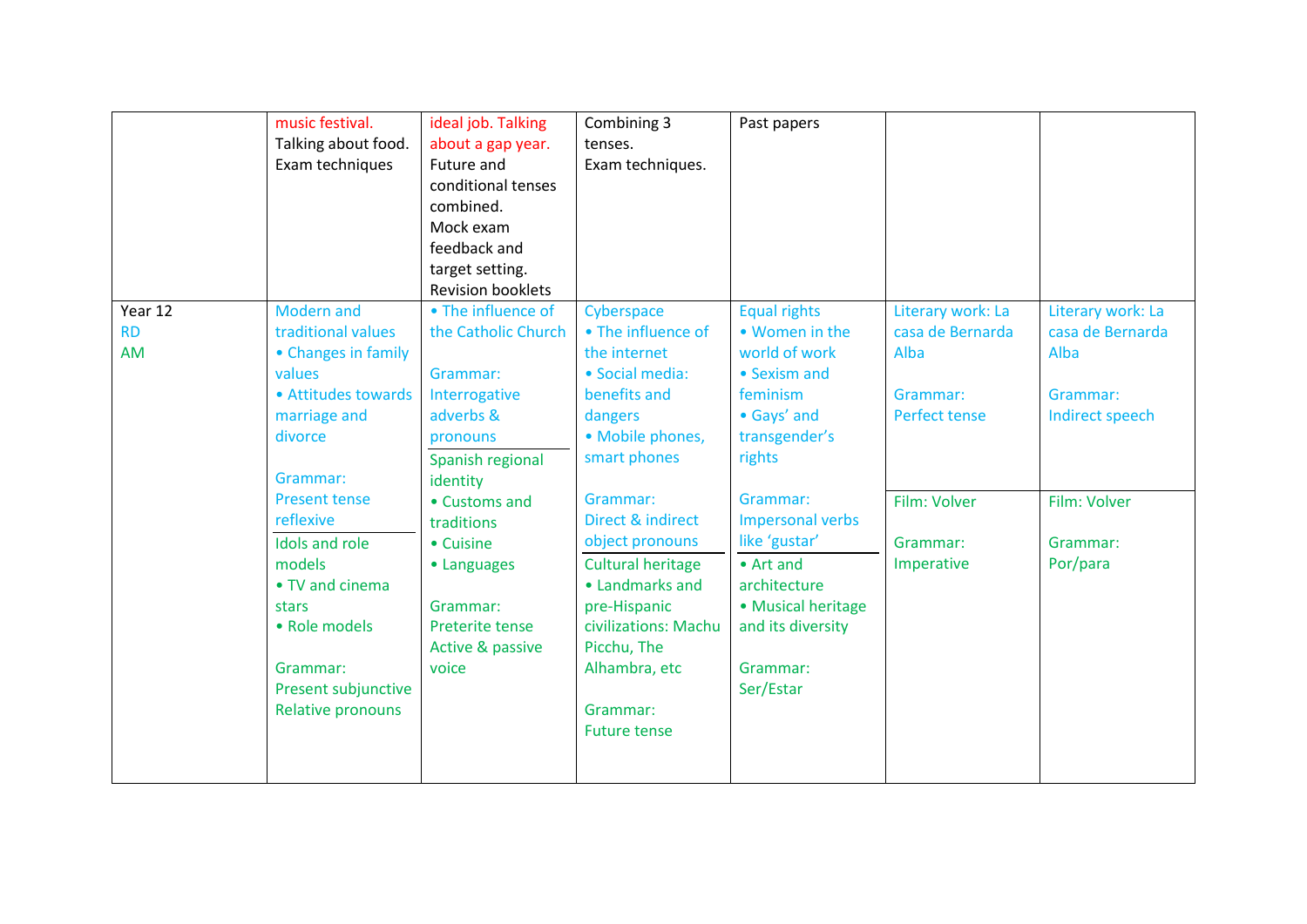| Year 13       | Multiculturalism in      | <b>Racist and</b>    | · Integration            | <b>Individual Research</b> | A Level speaking    |                     |
|---------------|--------------------------|----------------------|--------------------------|----------------------------|---------------------|---------------------|
| <b>RD</b>     | <b>Hispanic society:</b> | xenophobic           | • Cultural diversity     | project                    | exam                |                     |
| AM            | positive and             | attitudes            | and peaceful co-         | Revision                   |                     |                     |
| both          | negative aspects         | • Measures against   | existence                | Past papers                |                     |                     |
|               | • Immigration in         | racism               | • Education              |                            |                     |                     |
|               | the Hispanic world,      | · legislation to     | • Religions              |                            |                     |                     |
|               | illegal immigration      | combat racism        |                          |                            |                     |                     |
|               |                          |                      | Grammar:                 |                            |                     |                     |
|               | Grammar:                 | Grammar:             | Object pronouns          |                            |                     |                     |
|               | Present/imperfect        | <b>Passive voice</b> | <b>Relative pronouns</b> |                            |                     |                     |
|               | subjunctive              |                      |                          |                            |                     |                     |
|               |                          | Ideal society:       |                          |                            |                     |                     |
|               | Political life in the    | • Monarchies and     | Popular                  |                            |                     |                     |
|               | Hispanic world:          | dictatorships        | movements: strikes       |                            |                     |                     |
|               | Today's youth,           | • Franco's           | and protests             |                            |                     |                     |
|               | tomorrow's citizens      | dictatorship         | • The power of the       |                            |                     |                     |
|               | • Young people's         | • The evolution of   | unions                   |                            |                     |                     |
|               | attitude towards         | monarchy in Spain    |                          |                            |                     |                     |
|               | politics: apathy vs      | • Latin-American     | Grammar:                 |                            |                     |                     |
|               | activism                 | dictators            | <b>Compound tenses</b>   |                            |                     |                     |
|               | Youth                    |                      | Ser/Estar                |                            |                     |                     |
|               | unemployment             | Grammar:             | Subordinating            |                            |                     |                     |
|               |                          | Word order           | conjunctions             |                            |                     |                     |
|               | Grammar:                 | Impersonal verbs     |                          |                            |                     |                     |
|               | <b>Adverbs</b>           |                      |                          |                            |                     |                     |
|               | Comparative &            |                      |                          |                            |                     |                     |
|               | superlative              |                      |                          |                            |                     |                     |
| ORACY/LIT/NUM | Word of the week         | Word of the week     | Word of the week         | Word of the week           | Word of the week    | Word of the week    |
|               | (as per bulletin)        | (as per bulletin)    | (as per bulletin)        | (as per bulletin)          | (as per bulletin)   | (as per bulletin)   |
|               | FCJ values quote,        | FCJ values quote,    | FCJ values quote,        | FCJ values quote,          | FCJ values quote,   | FCJ values quote,   |
|               | title page & lesson      | title page & lesson  | title page & lesson      | title page & lesson        | title page & lesson | title page & lesson |
|               | focus on Greta           | focus on Greta       | focus on Greta           | focus on Greta             | focus on Greta      | focus on Greta      |
|               | Thunberg                 | Thunberg             | Thunberg                 | Thunberg                   | Thunberg            | Thunberg            |